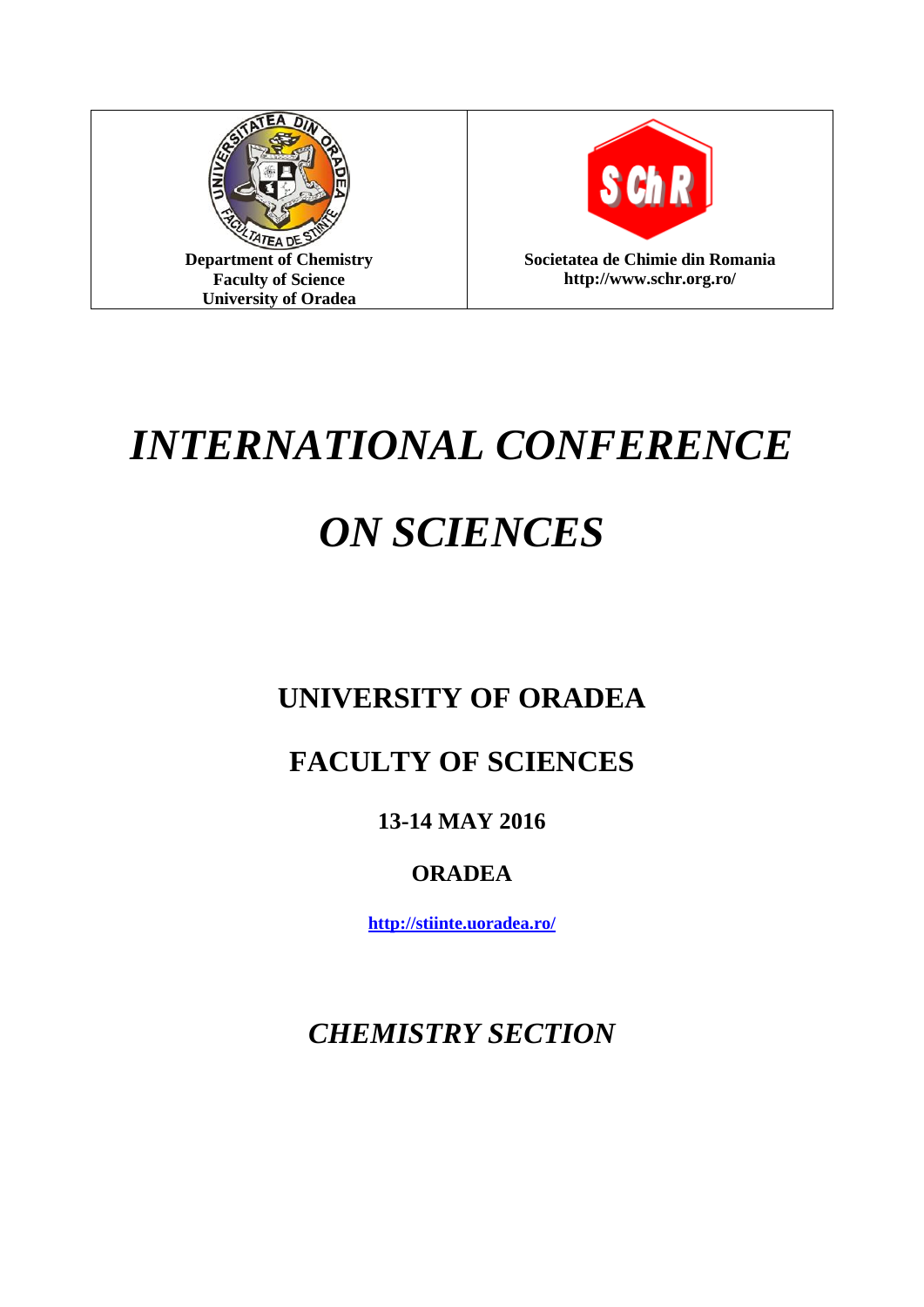



**Societatea de Chimie din Romania http://www.schr.org.ro/**

#### **CONFERENCE PROGRAM- Chemistry Section**

#### **Friday 13 May 2016**

**10:00 Registration 10:30 Opening ceremony** (Aula Magna, University of Oradea)

#### **Presentations Session-Sala 2- Hotel Continental -Oradea**

#### **Friday 13 May 2016, 11.00-13.30; 15.00-16.30**

**Chair persons:** Associate prof. PhD GEORGETA GAVRIŞ Associate prof. PhD OANA STĂNĂŞEL Lecturer PhD ALINA COZMA

1. MOLECULAR MODELING IN COMPOUNDS SERIES WITH DESCRIPTORS FAMILIES, LORENTZJANTSCHI, SORANA D.BOLBOACĂ 11.10-11.30

2. *β*-CYCLODEXTRIN MODIFIED GRAPHENE/TYROSINASE BASED BIOSENSOR FOR DOPAMINE DETERMINATION, LUMINITA FRITEA, MIHAELA TERTIȘ, CECILIA CRISTEA, SERGE COSNIER, ROBERT SĂNDULESCU 11.30-11.50

3. PALLADIUM-CATALYZED INTRAMOLECULAR CYCLIZATIONS. SYNTHESIS OF NITROGEN HETEROCYCLIC COMPOUNDS, GEORGETA ŞERBAN 11.50-12.10

4. SYNTHESIS AND CHARACTERIZATION MESOPOROUS MAGNETITE IN THE PRESENCE OF L-LEUCINAMIDE, IOANA LAVINIA ARDELEAN, LURIC BOGDAN NICULAE STOENCEA, DENISA FICAI, ANTON FICAI, GHEORGHE NECHIFOR 12.10-12.30

5.THE EFFECT OF TWO DIFFERENT PROCESSING TREATMENTS ON ANTIOXIDANT CAPACITY OF PERSIMMON JUICE, MORNA ANAMARIA, TIMAR ADRIAN, VICAŞ SIMONA 12.30-12.50

**6.** GEOCHEMISTRY OF LOW-TEMPERATURE GEOTHERMAL FLUIDS AND WELL SCALES, STĂNĂŞEL OANA, HREFNA KRISTMANNSDOTTIR, LUDOVIC GILĂU 12.50-13.10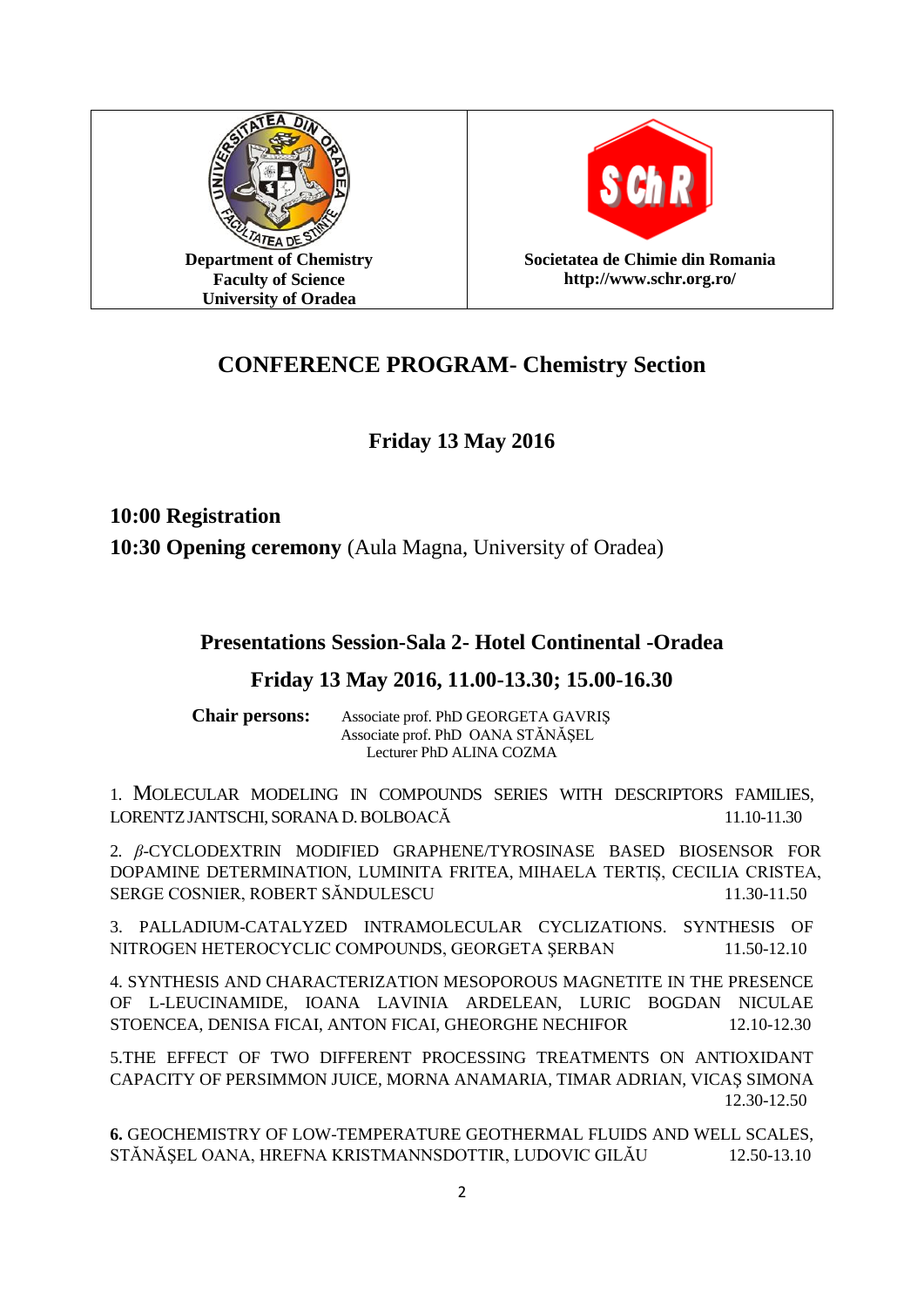



7. NEW DIRECTIONS IN THE SYNTHESIS OF K5[PW11CU(H2O)O39] AND H5PW10V2O40, ANDA IOANA GRAŢIELA PETREHELE, ALEXANDRINA FODOR, CLAUDIA MORGOVAN 15.00-15.20

8. OZONE: THE OUTCOME OF AN INTERDISCIPLINARY APPROACH, MIRELA ARDELEAN, FÜRTÖS EUGEN, COBILIŢA MARIA, BACIU MIRELA 15.20-15.40

PLENARY DISCUSSIONS ON FUTURE COLABORATION 15.40–16.30

#### **Posters Session-Sala 2- Hotel Continental -Oradea**

#### **Saturday, 14 May 2016, 9.30-12.30**

- 1. ALCOHOLYSIS OF PINENE EPOXIDES CATALYSED BY TETRACYANOETHYLENE, Funda Gul BOZTAS, Sevinc Ilkar ERDAGI, Cavit UYANIK
- 2. NOVEL CO2+, FE2+, ZN2+, CU2+– COMPLEXES FORMED IN THE CONFINED SPACE OF MESOPOROUS SILICA, Daniela POPA (ENACHE), Florina DUMITRU, Anca RAZVAN, Gheorghe NECHIFOR
- 3. THE INFLUENCE OF SURFACTANTS ON FOOD DYES SEPARATION, George-Alexandru POPA, Daniela-Florentina ENACHE(POPA)
- 4. DETERMINATION OF IRON CONTENT IN SOME AERIAL PARTS OF AESCULUS HIPPOCASTANUM L. THROUGH ATOMIC ABSORPTION SPECTROMETRY AAS, Tünde HORVATH
- 5. REMOVAL OF HEAVY METALS USING THE BULK LIQUID MEMBRANE TECHNIQUE, Cristina Monica MIREA, Ioana DIACONU, Elena RUSE, Ecaterina Anca SERBAN, Dumitra Daniela CLEJ, George POPA, Daniela POPA, Gheorghe NECHIFOR
- 6. SYNTHESIS, CHARACTERIZATION AND BIOLOGICAL ACTIVITY OF THE COMPLEXES IRON WITH Α-KETOGLUTARIC ACID AND 1-(O-TOLYL BIGUANIDE), Mădălina MIHALACHE, Ioana Lavinia ARDELEAN, Denisa FICAI, Ovidiu OPREA, Cornelia GURAN
- 7. EXTRACTION AND STABILITY OF ANTHOCYANINS FROM FOREST FRUITS, Sanda PĂLĂCEAN